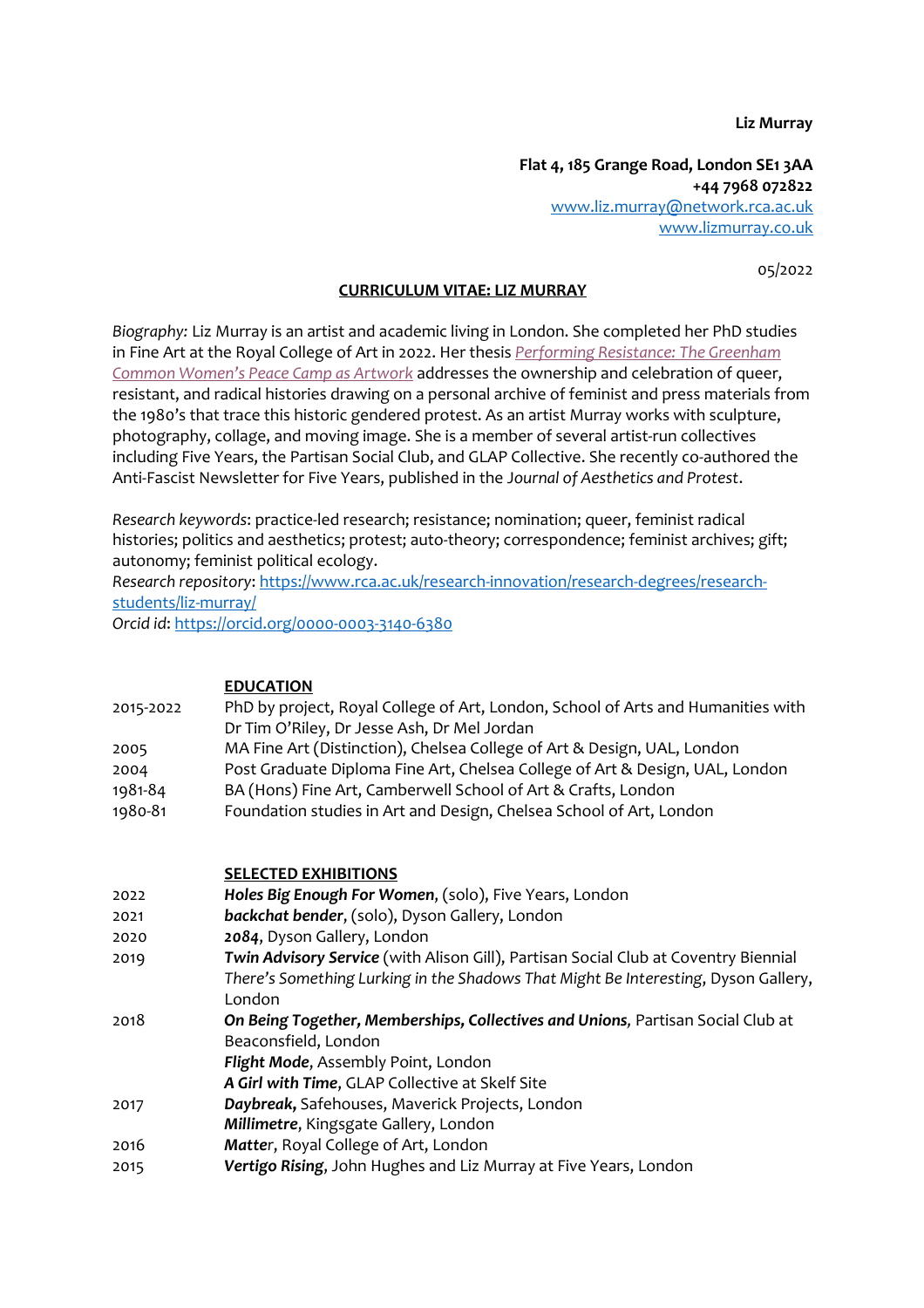| 2014 | <b>Connecting Worlds, Drawing Room Projects, UBM London</b>                                              |
|------|----------------------------------------------------------------------------------------------------------|
| 2013 | Format International Photography Festival, Quad, Derby                                                   |
| 2012 | Braziers Sculpture Trail, Braziers Park, Oxford                                                          |
| 2011 | The Title Art Prize, Blankspace, Manchester                                                              |
|      | Artworks Open, Barbican Arts Group Trust, London                                                         |
| 2010 | Site Unseen, Karlin Studios, Prague, Czech Republic                                                      |
|      | Doris, Stedefreunde, Berlin                                                                              |
| 2009 | Some Other Time, VARC, Kielder, Northumberland                                                           |
|      | Is Mary Here Again? Nicky Coutts & Liz Murray at Waygood Gallery, Newcastle<br>Upon Tyne                 |
| 2008 | Terminal, Late at Tate event curated by Beaconsfield, Tate Britain, London<br>MOAP, Beaconsfield, London |
|      | Jess Flood-Paddock / Liz Murray, Standpoint Gallery, London                                              |

## **AWARDS and PRIZES**

- 2022 Shortlisted New Contemporaries
- 2020 ACME Studio Practice Fund award
- 2006 Jerwood Artists Platform nominee
- Red Mansion Art Prize
- 2004 Royal West of England Academy Student Prize
- 1984 Thames & Hudson Drawing Prize

## **RESIDENCIES, WORKSHOPS, COMMISSIONS**

- 2012 Braziers Sculpture Park, Oxford
- 2011 Youkobo Artspace, AIR residency, Tokyo, Japan
- 2010 Futura Centre for Contemporary Art, Prague, Czech Republic
- Highbury Corner Public Art Commission
- 2009 Northern Print Commission
- 2008 Triangle International Artists Workshop, New York, USA
- 2006 Red Mansion Residency, Beijing, China
	- Braziers International Artists Workshop, Oxford, UK
		- Protoplay Collective, Brighton, UK

## **PUBLICATIONS and PRESS**

- 2020 *The Journal of Aesthetics and Protest,* Issue #11, Newsletter Project, 2020; Contributor, Five Years, London, 2018 *PROVA 4***,** Royal College of Art School of Arts and Humanities Research Journal,
- London: RCA (ISBN 978-1-910642-36-8)
- 2017 *Sight Unseen***,** London: TECHNE / RCA
- 2016 *How to Read: Writing Groups. How to Write: Reading Groups*, London: Five Years, (ISBN 978-1-903724-17-0)
- 2015 *Vertigo Rising*, London: Mantis, 2015 (ISBN 978-0-954065829)
- 2013 *Factory***,** Quad / Format (ISBN 978-0-9553538-7-1)
- 2009 *Art & Music* (Winter 2009) Issue 08, 15 Future Art Stars, Harry Pye Galleries (May). Issue 312, CGP London, Pryle Behrman
- 2008 *Art Monthly* (May) No.316, Things that go Bump in the Night, Eliza Williams **Time Out**, April 10-16, Things that go Bump in the Night, Helen Sumpter *Art Monthly* (April) No.315, Jess Flood-paddock / Liz Murray, Mark Wilsher